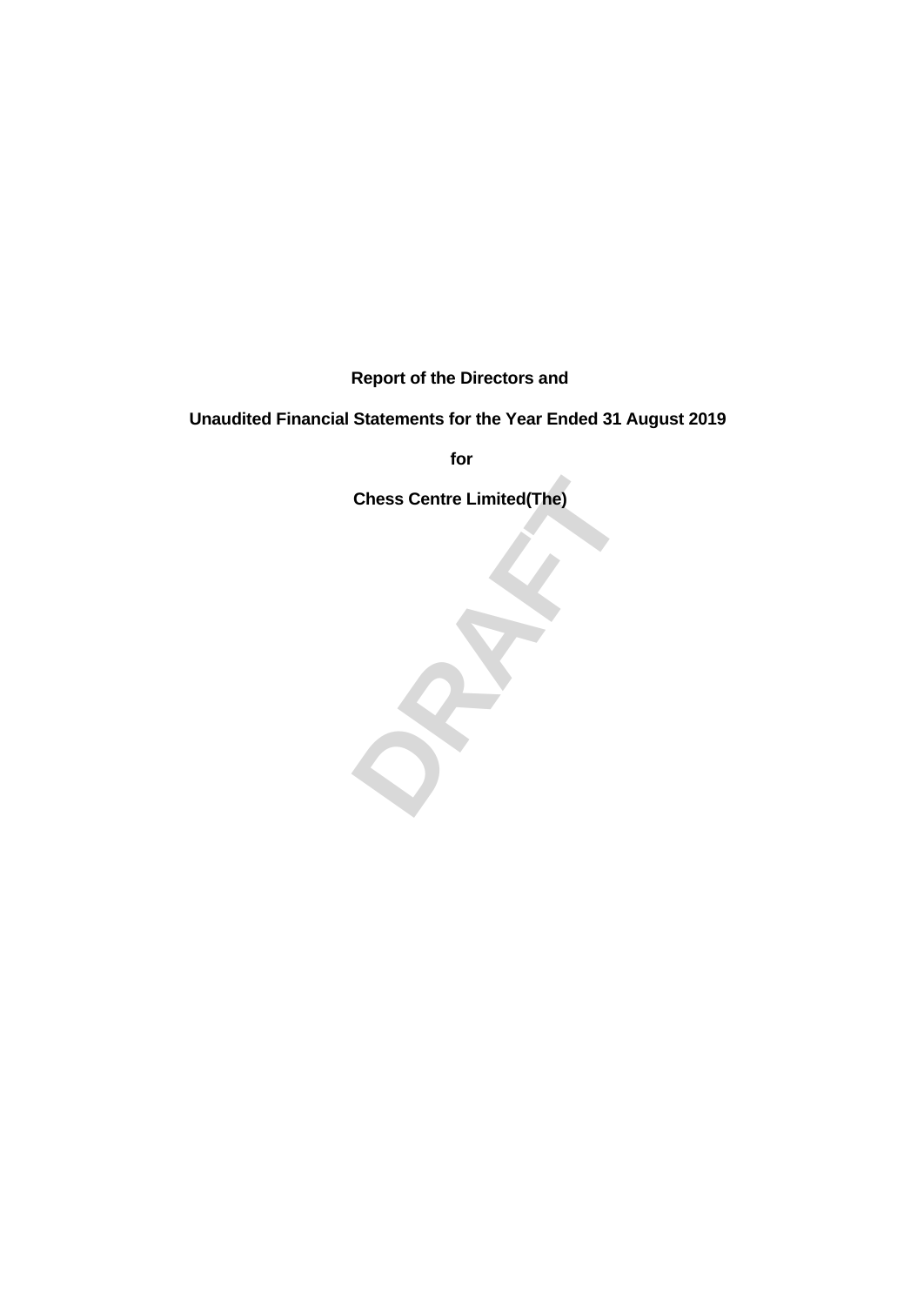## **Contents of the Financial Statements for the Year Ended 31 August 2019**

| Page |
|------|
|      |
| 2    |
| 3    |
| 4    |
| 6    |
| 9    |
| 10   |
|      |
|      |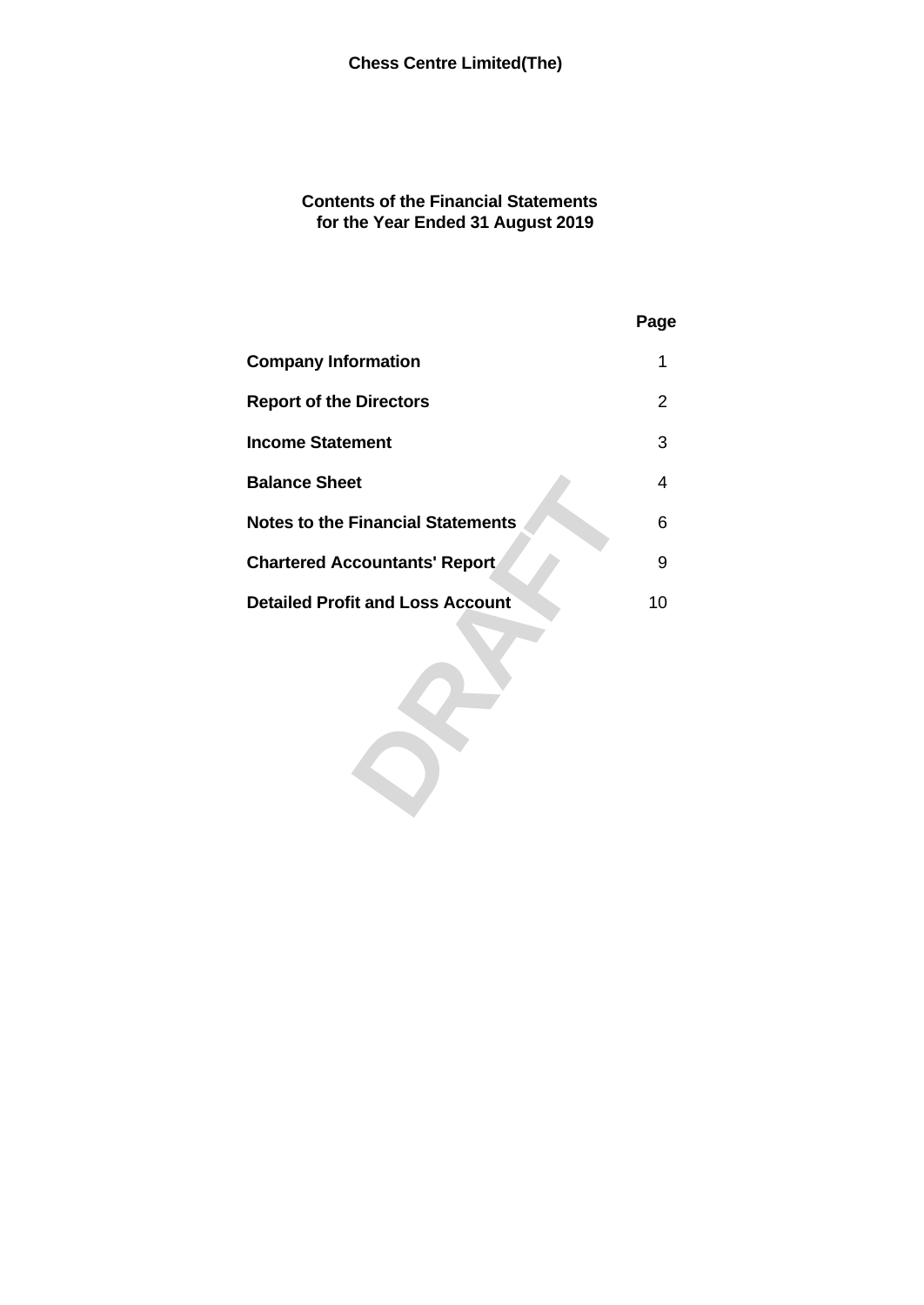## **Company Information for the Year Ended 31 August 2019**

| <b>DIRECTORS:</b> |  |
|-------------------|--|
|-------------------|--|

## **DIRECTORS:** G F Walsh D Eustace

**REGISTERED OFFICE:** The Watch Oak

Chain Lane Battle East Sussex TN33 0YD

**REGISTERED NUMBER:** 00351495 (England and Wales)

**ACCOUNTANTS:** Goatcher Chandler

**JMBER:** 00351495 (England and Wales)<br>
<br> **Coatcher Chandler**<br>
Chartered Accountants<br>
31 St Georges Square<br>
St Georges Centre<br>
Gravesend<br>
Ment<br>
DA11 0TB Chartered Accountants 31 St Georges Square St Georges Centre **Gravesend** Kent DA11 0TB

**BANKERS:** National Westminster Bank PLC Hastings Branch Havelock Road **Hastings** East Sussex TN34 1EW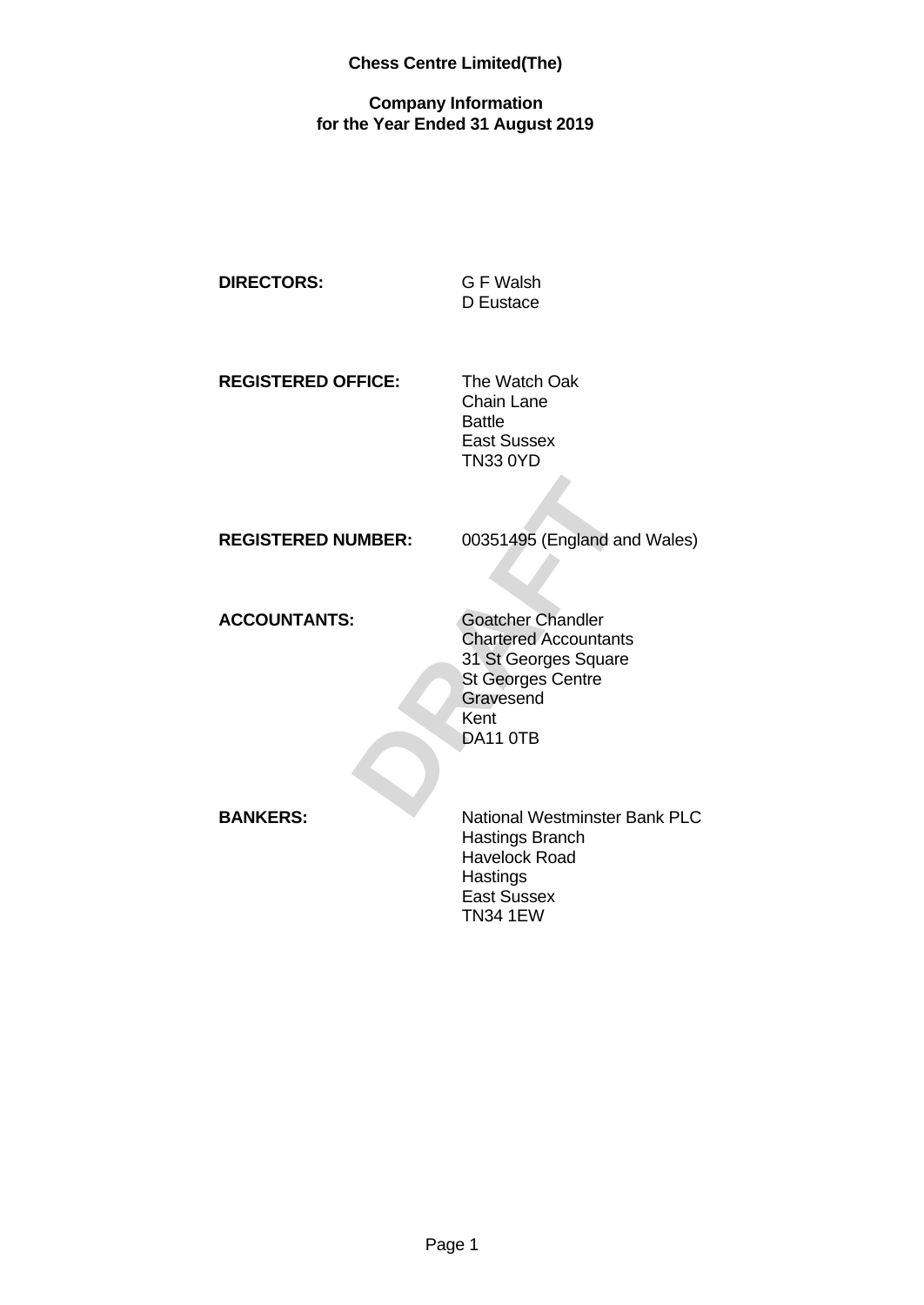## **Report of the Directors for the Year Ended 31 August 2019**

The directors present their report with the financial statements of the company for the year ended 31 August 2019.

## **DIRECTORS**

The directors shown below have held office during the whole of the period from 1 September 2018 to the date of this report.

G F Walsh D Eustace

This report has been prepared in accordance with the provisions of Part 15 of the Companies Act 2006 relating to small companies.

## **ON BEHALF OF THE BOARD:**

**DRAFT** .......................................................... D Eustace - Director Date: .............................................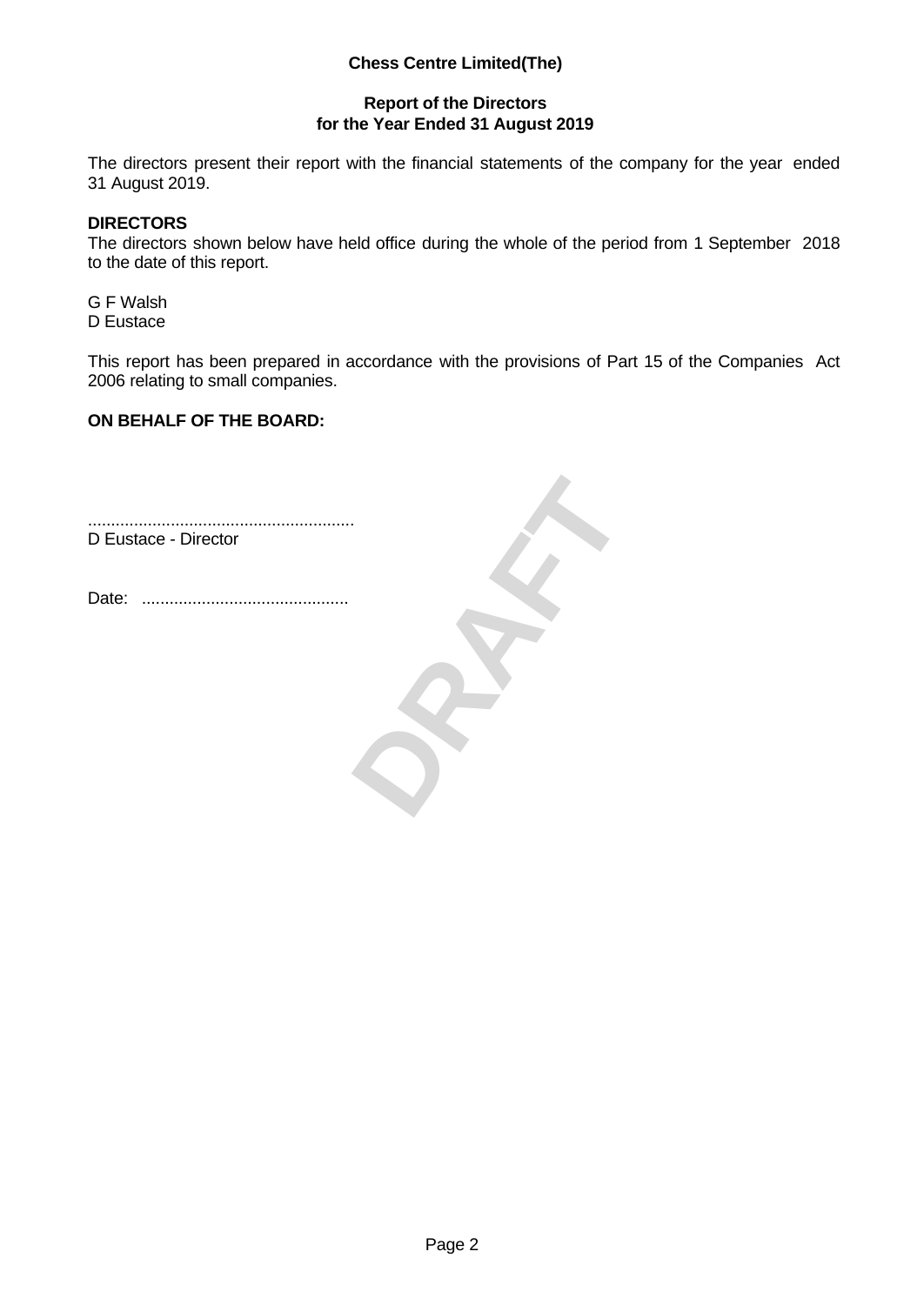## **Income Statement for the Year Ended 31 August 2019**

|                                                |              | 2019 |                   | 2018 |                                                     |
|------------------------------------------------|--------------|------|-------------------|------|-----------------------------------------------------|
|                                                | <b>Notes</b> | £    | £                 | £    | £                                                   |
| <b>TURNOVER</b>                                |              |      |                   |      |                                                     |
| Administrative expenses                        |              |      | 770               |      | 691                                                 |
| <b>OPERATING LOSS</b>                          |              |      | (770)             |      | (691)                                               |
| Income from fixed asset investments            |              | 513  |                   | 491  |                                                     |
| Interest receivable and similar<br>income      |              | 57   | 570               | 13   | 504                                                 |
| Gain/loss on revaluation of<br>investments     |              |      | (200)<br>(1, 215) |      | (187)<br>1,312<br>the control of the control of the |
| (LOSS)/PROFIT BEFORE TAXATION                  |              |      | (1, 415)          |      | 1,125                                               |
| Tax on (loss)/profit                           | $\mathbf{3}$ |      | (207)             |      | 223                                                 |
| (LOSS)/PROFIT FOR THE<br><b>FINANCIAL YEAR</b> |              |      | (1,208)           |      | 902                                                 |
|                                                |              |      |                   |      |                                                     |
|                                                |              |      |                   |      |                                                     |

The notes form part of these financial statements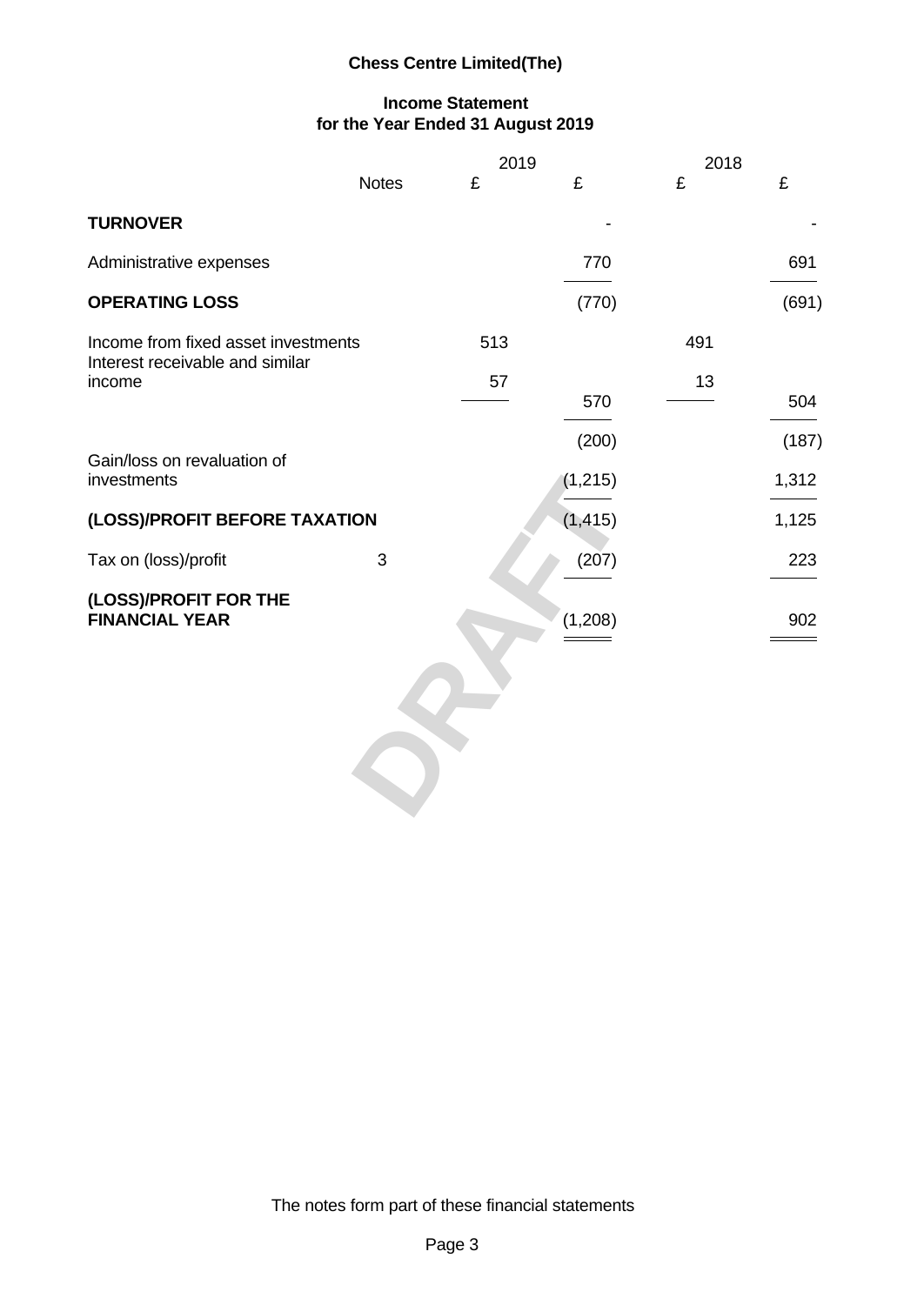## **Balance Sheet 31 August 2019**

|                                     |              | 2019   |        | 2018   |        |
|-------------------------------------|--------------|--------|--------|--------|--------|
|                                     | <b>Notes</b> | £      |        |        |        |
| <b>FIXED ASSETS</b>                 |              |        |        |        |        |
| Investments                         | 4            |        | 31,764 |        | 32,979 |
| <b>CURRENT ASSETS</b>               |              |        |        |        |        |
| Cash at bank                        |              | 32,066 |        | 31,557 |        |
| <b>CREDITORS</b>                    |              |        |        |        |        |
| Amounts falling due within one year | 5            | 2,833  |        | 2,124  |        |
|                                     |              |        |        |        |        |
| <b>NET CURRENT ASSETS</b>           |              |        | 29,233 |        | 29,433 |
| TOTAL ASSETS LESS CURRENT           |              |        |        |        |        |
| <b>LIABILITIES</b>                  |              |        | 60,997 |        | 62,412 |
|                                     |              |        |        |        |        |
| <b>PROVISIONS FOR LIABILITIES</b>   | 6            |        | 3,529  |        | 3,736  |
|                                     |              |        |        |        |        |
| <b>NET ASSETS</b>                   |              |        | 57,468 |        | 58,676 |
|                                     |              |        |        |        |        |
| <b>CAPITAL AND RESERVES</b>         |              |        |        |        |        |
| Called up share capital             |              |        | 1,500  |        | 1,500  |
| <b>Revaluation reserve</b>          |              |        | 17,234 |        | 18,242 |
| Legacies reserve                    |              |        | 3,986  |        | 3,986  |
| Retained earnings                   |              |        | 34,748 |        | 34,948 |
| <b>SHAREHOLDERS' FUNDS</b>          |              |        | 57,468 |        | 58,676 |
|                                     |              |        |        |        |        |

The members have not required the company to obtain an audit of its financial statements for the year ended 31 August 2019 in accordance with Section 476 of the Companies Act 2006.

The directors acknowledge their responsibilities for:

- (a) ensuring that the company keeps accounting records which comply with Sections 386 and 387 of the Companies Act 2006 and
- (b) preparing financial statements which give a true and fair view of the state of affairs of the company as at the end of each financial year and of its profit or loss for each financial year in accordance with the requirements of Sections 394 and 395 and which otherwise comply with the requirements of the Companies Act 2006 relating to financial statements, so far as applicable to the company.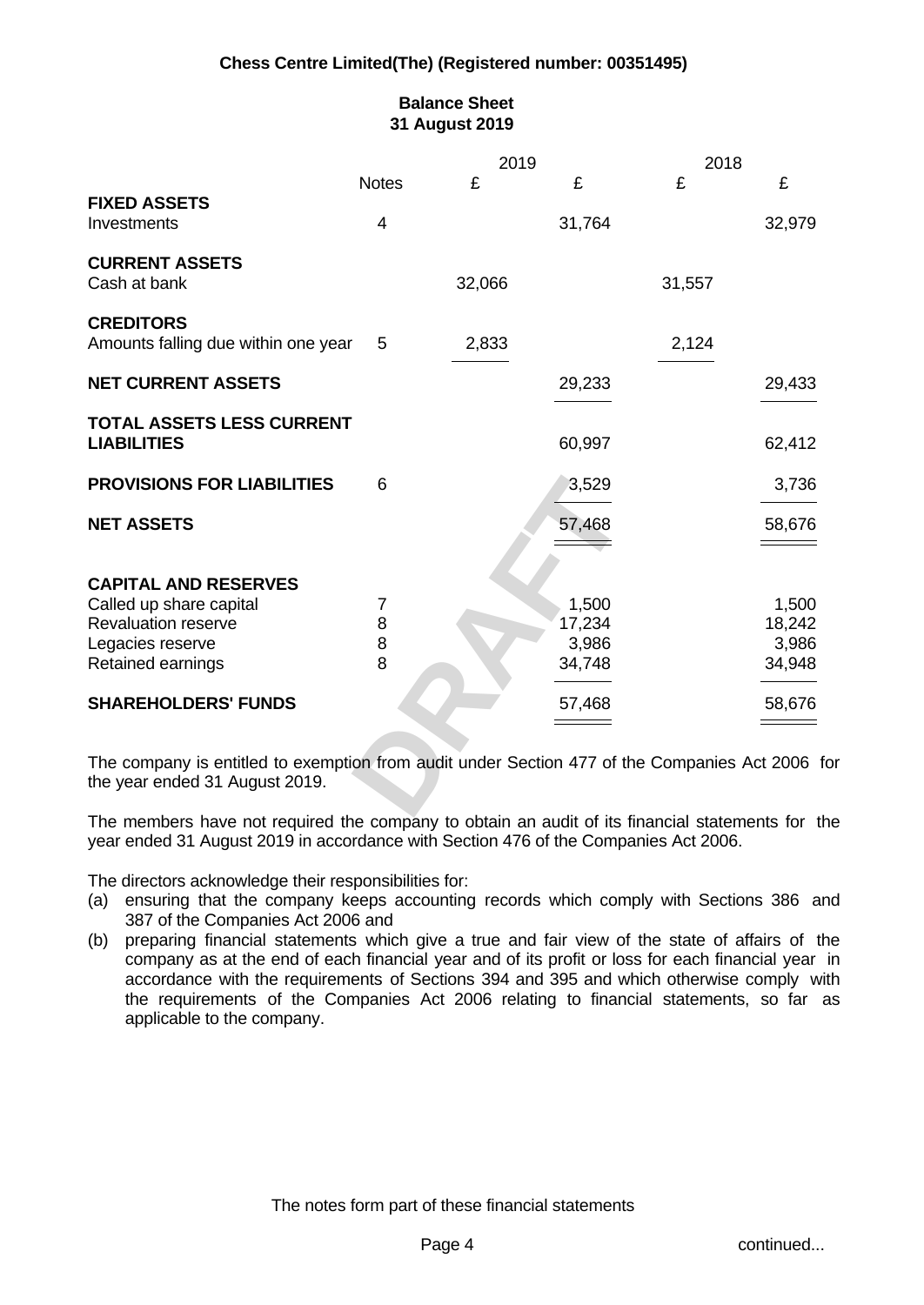## **Balance Sheet - continued 31 August 2019**

The financial statements have been prepared in accordance with the provisions applicable to companies subject to the small companies regime.

The financial statements were approved by the Board of Directors and authorised for issue on ............................................. and were signed on its behalf by:

.......................................................... D Eustace - Director

**DRAFT**

The notes form part of these financial statements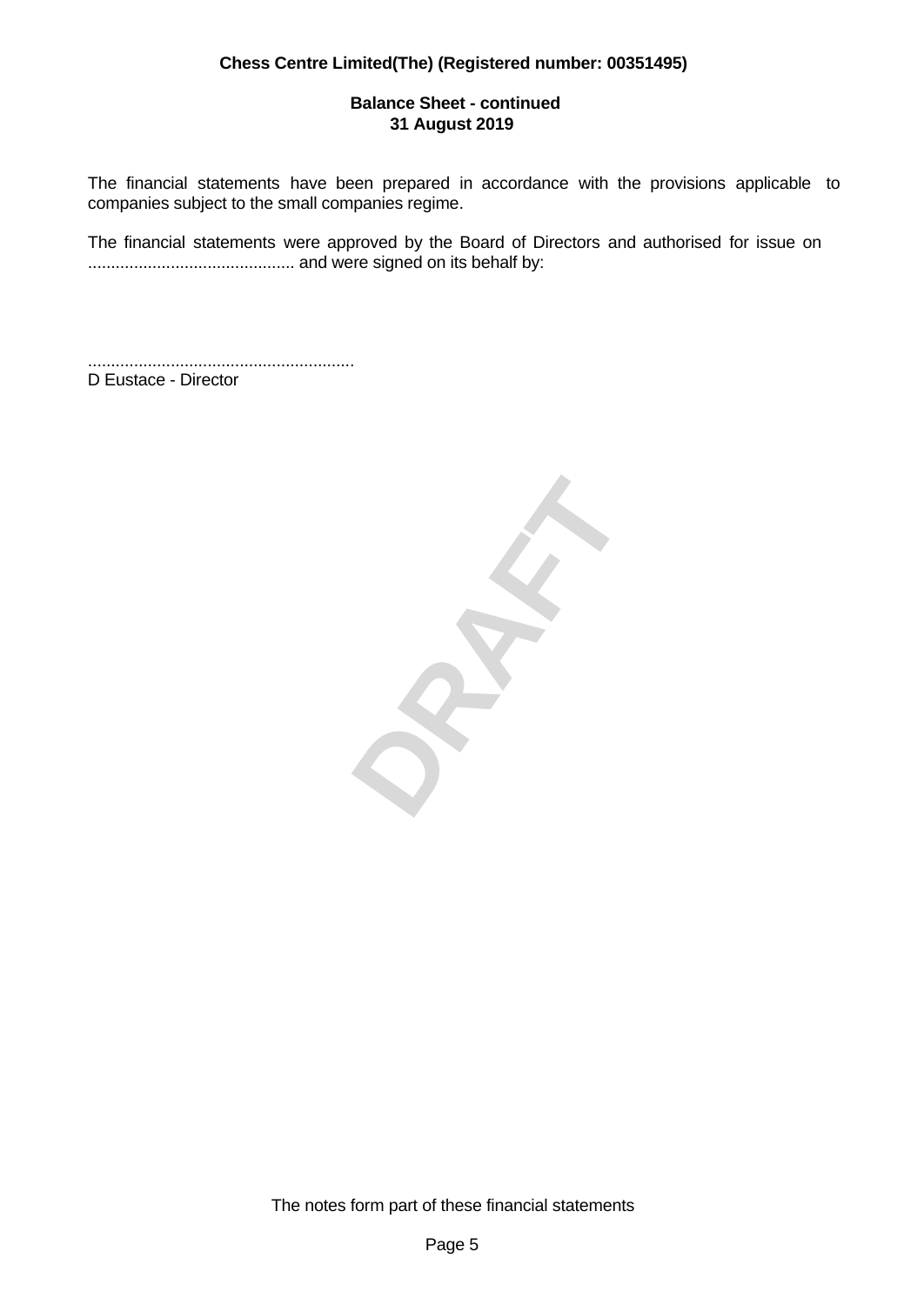## **Notes to the Financial Statements for the Year Ended 31 August 2019**

## 1. **STATUTORY INFORMATION**

Chess Centre Limited(The) is a private company, limited by shares, registered in England and Wales. The company's registered number and registered office address can be found on the Company Information page.

#### 2. **ACCOUNTING POLICIES**

#### **Basis of preparing the financial statements**

These financial statements have been prepared in accordance with Financial Reporting Standard 102 "The Financial Reporting Standard applicable in the UK and Republic of Ireland" including the provisions of Section 1A "Small Entities" and the Companies Act 2006. The financial statements have been prepared under the historical cost convention as modified by the revaluation of certain assets.

#### **Taxation**

Taxation for the year comprises current and deferred tax. Tax is recognised in the Income Statement, except to the extent that it relates to items recognised in other comprehensive income or directly in equity.

Current or deferred taxation assets and liabilities are not discounted.

Current tax is recognised at the amount of tax payable using the tax rates and laws that have been enacted or substantively enacted by the balance sheet date.

#### **Deferred tax**

Deferred tax is recognised in respect of all timing differences that have originated but not reversed at the balance sheet date.

ises current and deferred tax. Tax is recognised in the Income<br>tent that it relates to items recognised in other comprehensive<br>assets and liabilities are not discounted.<br>t the amount of tax payable using the tax rates and Timing differences arise from the inclusion of income and expenses in tax assessments in periods different from those in which they are recognised in financial statements. Deferred tax is measured using tax rates and laws that have been enacted or substantively enacted by the year end and that are expected to apply to the reversal of the timing difference.

Unrelieved tax losses and other deferred tax assets are recognised only to the extent that it is probable that they will be recovered against the reversal of deferred tax liabilities or other future taxable profits.

#### **Other income**

Income from fixed asset investments represents interest, dividends and royalties received net of tax.

#### **Fixed asset investments**

Investments are stated at current market value at the balance sheet date.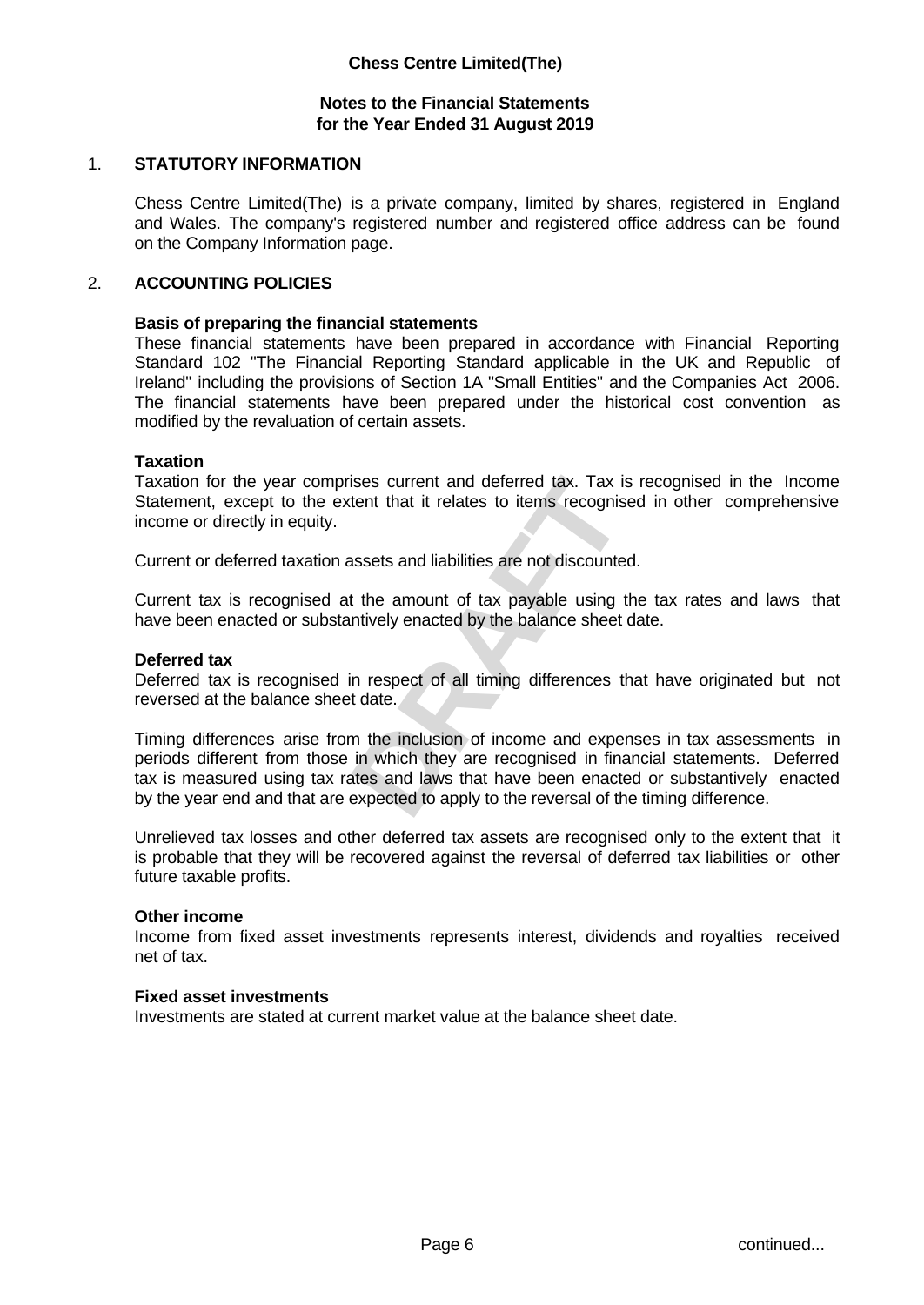## **Notes to the Financial Statements - continued for the Year Ended 31 August 2019**

## 3. **TAXATION**

## **Analysis of the tax (credit)/charge**

The tax (credit)/charge on the loss for the year was as follows:

|                      | 2019                                      | 2018 |  |
|----------------------|-------------------------------------------|------|--|
|                      |                                           | -    |  |
| Deferred tax         | (207)                                     | 223  |  |
| Tax on (loss)/profit | (207)                                     | 223  |  |
|                      | $\qquad \qquad \overline{\qquad \qquad }$ |      |  |

## 4. **FIXED ASSET INVESTMENTS**

|                                                        | Other       |
|--------------------------------------------------------|-------------|
|                                                        | investments |
|                                                        |             |
| <b>COST OR VALUATION</b>                               |             |
| At 1 September 2018                                    | 32,979      |
| Revaluations                                           | (1,215)     |
|                                                        |             |
| At 31 August 2019                                      | 31,764      |
|                                                        |             |
| <b>NET BOOK VALUE</b>                                  |             |
| At 31 August 2019                                      | 31,764      |
|                                                        | _______     |
| At 31 August 2018                                      | 32,979      |
|                                                        |             |
|                                                        |             |
| Cost or valuation at 31 August 2019 is represented by: |             |
|                                                        |             |
|                                                        | Other       |
|                                                        | investments |
|                                                        |             |
| Valuation in 2019                                      | 31,764      |
|                                                        |             |

## Cost or valuation at 31 August 2019 is represented by:

|    |                                                       |            | Other<br>investments<br>£ |
|----|-------------------------------------------------------|------------|---------------------------|
|    | Valuation in 2019                                     |            | 31,764                    |
| 5. | <b>CREDITORS: AMOUNTS FALLING DUE WITHIN ONE YEAR</b> | 2019<br>£  | 2018<br>£                 |
|    | Other creditors                                       | 2,833      | 2,124                     |
| 6. | <b>PROVISIONS FOR LIABILITIES</b>                     | 2019       | 2018<br>£                 |
|    | Deferred tax                                          | £<br>3,529 | 3,736                     |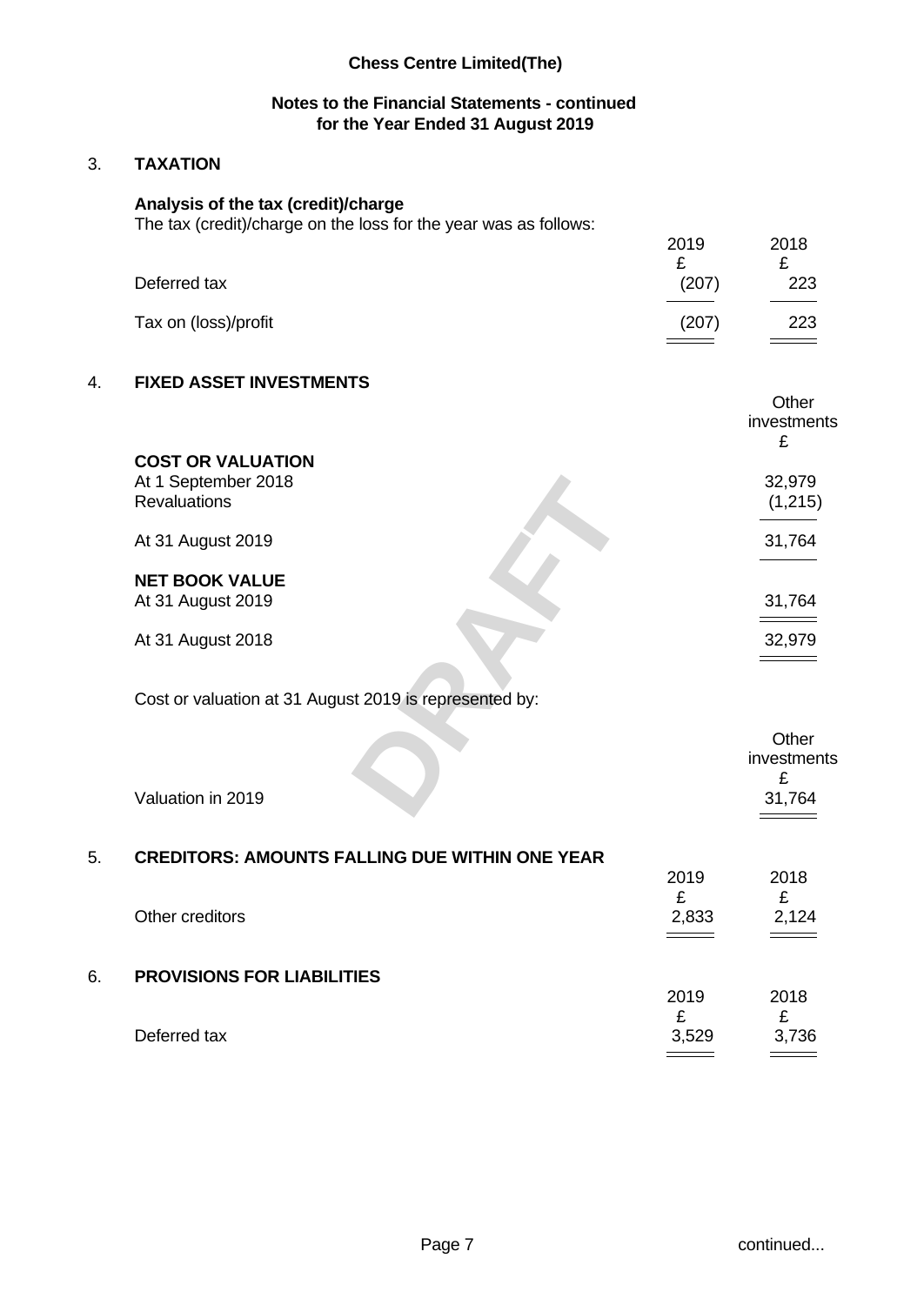## **Notes to the Financial Statements - continued for the Year Ended 31 August 2019**

## 6. **PROVISIONS FOR LIABILITIES - continued**

| Balance at 1 September 2018<br>Provided during year | Deferred<br>tax<br>£<br>3,736<br>(207)                    |
|-----------------------------------------------------|-----------------------------------------------------------|
| Balance at 31 August 2019                           | 3,529<br>$\sim$ $\sim$ $\sim$ $\sim$ $\sim$ $\sim$ $\sim$ |

## 7. **CALLED UP SHARE CAPITAL**

|         | Allotted, issued and fully paid: |         |       |                    |  |
|---------|----------------------------------|---------|-------|--------------------|--|
| Number: | Class:                           | Nominal | 2019  | 2018               |  |
|         |                                  | value:  |       |                    |  |
| 1,500   | <b>Ordinary</b>                  |         | 1,500 | .500               |  |
|         |                                  |         |       | $\hspace{1.5cm} =$ |  |

## 8. **RESERVES**

| 1,500                                                                    | Ordinary                                                                                                                          |                            |                        | 1,500                             | 1,500<br>====                                 |
|--------------------------------------------------------------------------|-----------------------------------------------------------------------------------------------------------------------------------|----------------------------|------------------------|-----------------------------------|-----------------------------------------------|
| <b>RESERVES</b>                                                          |                                                                                                                                   |                            |                        |                                   |                                               |
|                                                                          |                                                                                                                                   | Retained<br>earnings       | Revaluation<br>reserve | Legacies<br>reserve               | Totals                                        |
| At 1 September 2018<br>Deficit for the year<br>Reclassification/transfer |                                                                                                                                   | 34,948<br>(1,208)<br>1,008 | 18,242<br>(1,008)      | 3,986<br>$\overline{\phantom{a}}$ | 57,176<br>(1,208)<br>$\overline{\phantom{0}}$ |
| At 31 August 2019                                                        |                                                                                                                                   | 34,748                     | 17,234                 | 3,986                             | 55,968                                        |
|                                                                          | The Legacy reserve represents the residual balance of funds in relation to a legacy<br>bequeath by H. Golombek, who died in 1995. |                            |                        |                                   |                                               |

## 9. **ULTIMATE CONTROLLING PARTY**

The ultimate controlling party of the entity is the British Chess Federation. The investments in the Permanent Invested Fund of this entity are held by the following trustees:-

R E Edwards I P Keen

These individuals are also the 100% shareholders of the ordinary share capital of Chess Centre Limited(The).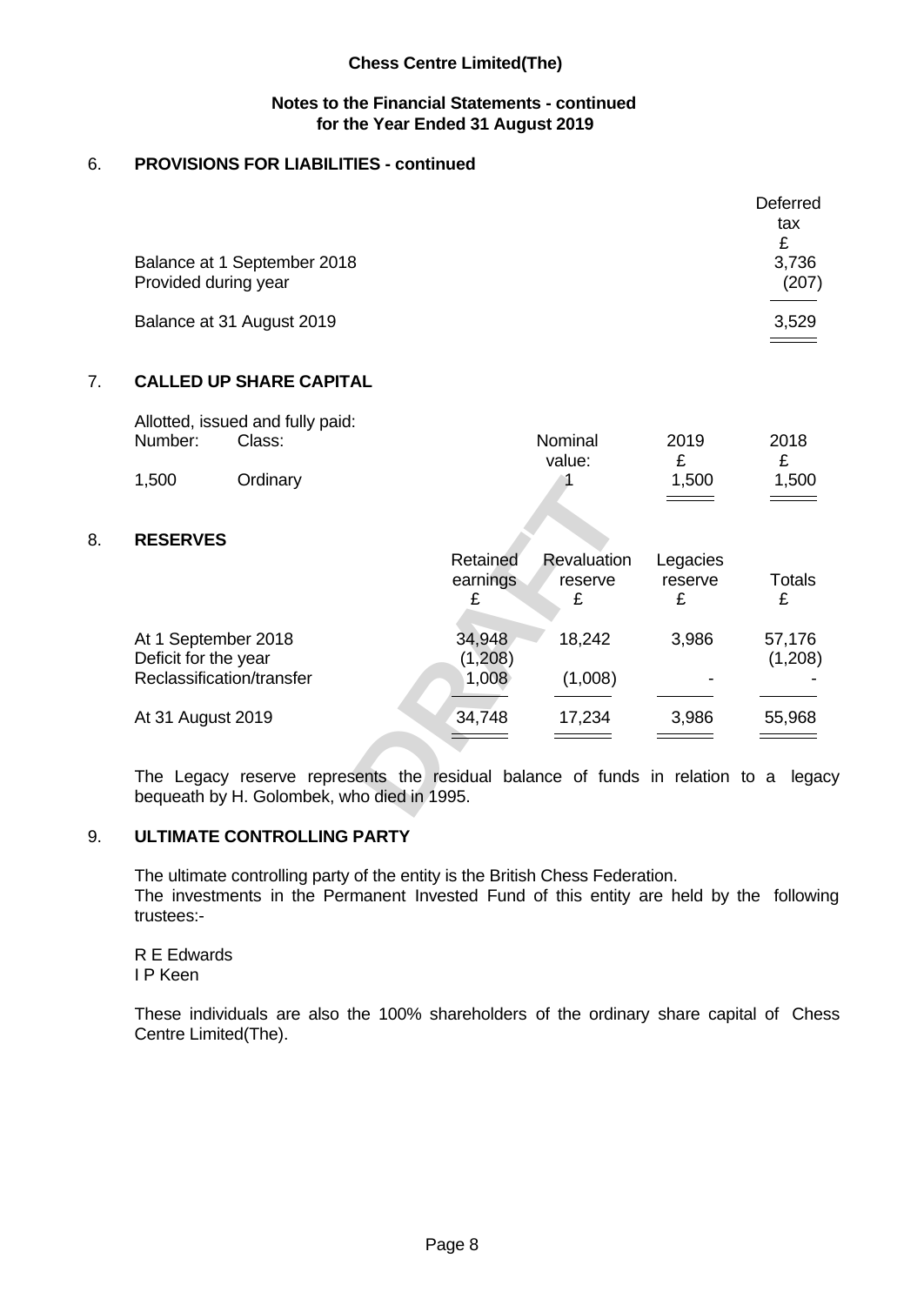#### **Chartered Accountants' Report to the Board of Directors on the Unaudited Financial Statements of Chess Centre Limited(The)**

In order to assist you to fulfil your duties under the Companies Act 2006, we have prepared for your approval the financial statements of Chess Centre Limited(The) for the year ended 31 August 2019 which comprise the Income Statement, Balance Sheet and the related notes from the company's accounting records and from information and explanations you have given us.

As a practising member firm of the Institute of Chartered Accountants in England and Wales (ICAEW), we are subject to its ethical and other professional requirements which are detailed within the ICAEW's regulations and guidance at http://www.icaew.com/en/membership/regulations-standards-and-guidance.

This report is made solely to the Board of Directors of Chess Centre Limited(The), as a body, in accordance with our terms of engagement. Our work has been undertaken solely to prepare for your approval the financial statements of Chess Centre Limited(The) and state those matters that we have agreed to state to the Board of Directors of Chess Centre Limited(The), as a body, in this report in accordance with ICAEW Technical Release 07/16AAF. To the fullest extent permitted by law, we do not accept or assume responsibility to anyone other than Chess Centre Limited(The) and its Board of Directors, as a body, for our work or for this report.

y, for our work or for this report.<br>ss Centre Limited(The) has kept adequate accounting records<br>statements that give a true and fair view of the assets, liabilities,<br>hess Centre Limited(The). You consider that Chess Centre It is your duty to ensure that Chess Centre Limited(The) has kept adequate accounting records and to prepare statutory financial statements that give a true and fair view of the assets, liabilities, financial position and loss of Chess Centre Limited(The). You consider that Chess Centre Limited(The) is exempt from the statutory audit requirement for the year.

We have not been instructed to carry out an audit or a review of the financial statements of Chess Centre Limited(The). For this reason, we have not verified the accuracy or completeness of the accounting records or information and explanations you have given to us and we do not, therefore, express any opinion on the statutory financial statements.

Goatcher Chandler Chartered Accountants 31 St Georges Square St Georges Centre Gravesend Kent DA11 0TB

Date: .............................................